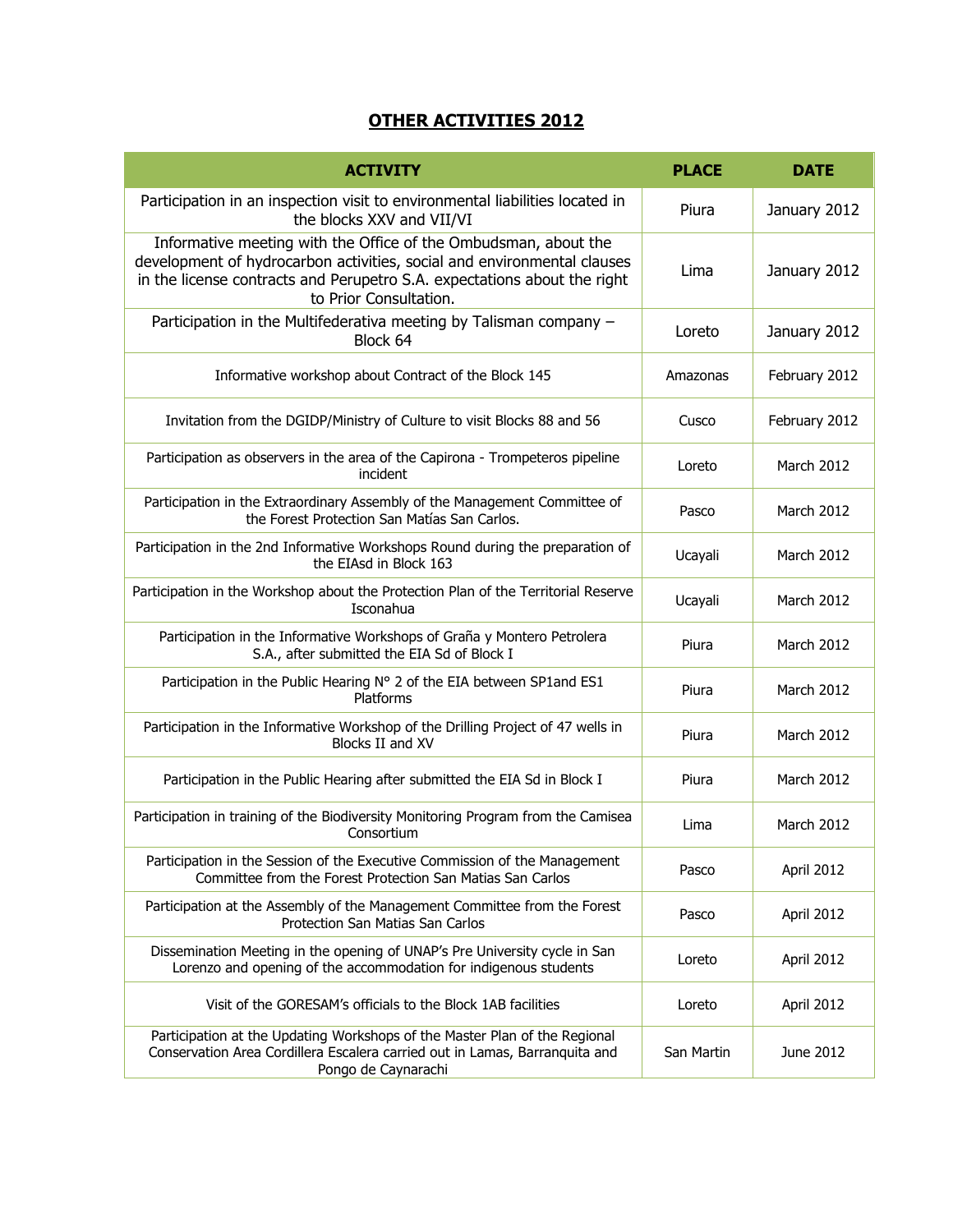| <b>ACTIVITY</b>                                                                                                                                | <b>PLACE</b> | <b>DATE</b>      |
|------------------------------------------------------------------------------------------------------------------------------------------------|--------------|------------------|
| Presentation at the Conference "Activities that the Oil Companies develop in the<br>Loreto Region"                                             | Loreto       | June 2012        |
| Participation at the Assembly of the Management Committee of the Regional<br>Conservation Area Alto Nanay - Pintuyacu - Chambira               | Loreto       | <b>July 2012</b> |
| Environmental inspection to the Block VII/VI                                                                                                   | Piura        | <b>July 2012</b> |
| Environmental inspection of the impacted areas visited by Congressmen in Block<br>$1 - AB$                                                     | Loreto       | August 2012      |
| Participation in Environmental Monitoring in the blocks III and IV                                                                             | Piura        | August 2012      |
| Field visit with San Martin regional councilors to Block 64 locations                                                                          | Loreto       | August 2012      |
| Field visit to outcrop oil area at Jose Pardo and Barreda school                                                                               | Piura        | August 2012      |
| Field visit to monitor points of water and air, and solid waste pools in Block IX                                                              | Piura        | August 2012      |
| Field visit to outcrop areas and environmental liabilities of the block X and<br>accompaniment to environmental monitoring of the block VII/VI | Piura        | September 2012   |
| Participation at the environmental monitoring of the blocks II and XV                                                                          | Piura        | September 2012   |
| Informative Event of the new Operator of the Block Z-46 to the La Libertad<br>Regional Government                                              | La Libertad  | September 2012   |
| Informative Event of the new Operator of the Block Z-46 to La Libertad<br><b>Municipality Authorities</b>                                      | La Libertad  | September 2012   |
| Informative Event of the new Operator of the Block Z-46 to Salaverry population                                                                | La Libertad  | September 2012   |
| Informative Event of the new Operator of the Block Z-46 to Malabrigo population                                                                | La Libertad  | September 2012   |
| Informative Event of the new Operator of the Block Z-46 to Pacasmayo<br>population                                                             | La Libertad  | September 2012   |
| Informative Event of the new Operator of the Block Z-46 to the Lambayeque<br>Regional Government                                               | Lambayeque   | September 2012   |
| Informative Event of the new Operator of the Block Z-46 to Lambayeque<br><b>Municipality Authorities</b>                                       | Lambayeque   | September 2012   |
| Informative Event of the new Operator of the Block Z-46 to Pimentel population                                                                 | Lambayeque   | September 2012   |
| Visit to Block 8                                                                                                                               | Loreto       | October 2012     |
| Participation in the Social and Environmental Monitoring Program in SC2<br>Platform                                                            | Piura        | October 2012     |
| Inspection of well 263 - Block VII / VI                                                                                                        | Piura        | October 2012     |